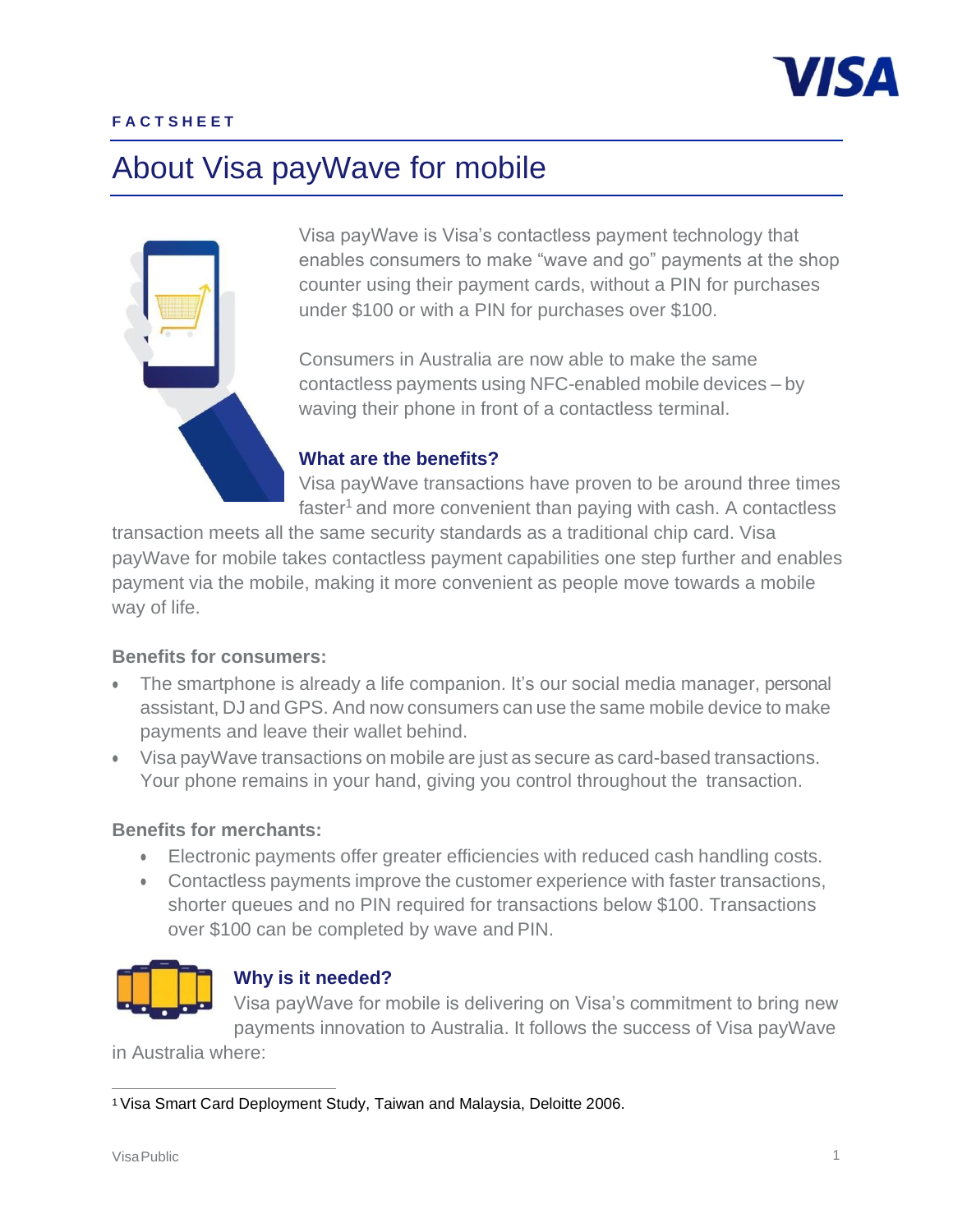- Australia is leading the world in its adoption of contactless payments
- There are over 95 million Visa payWave transactions made each month<sup>2</sup>
- $\bullet$  65 per cent of face to face Visa transactions are contactless<sup>3</sup>
- There are hundreds of thousands of contactless terminals in place across the country<sup>4</sup> – providing the acceptance footprint for Visa pay Wave on the mobile.

## **Visa's mobile payments strategy**

Visa is working with a number of financial institution and technology partners to deliver Visa payWave to the mobile. Visa believes in an open approach, allowing consumers to make mobile payments with whatever device, mobile network or payment account they choose.

Visa's role in payments is to set the conditions for our bank and merchant partners to deliver innovative solutions to their customers. We develop the infrastructure and technology for secure, convenient new ways to pay.

This includes leading the industry discussion on **tokenisation**, a new layer of security for digital payments. A consumer's 16 digit card number is replaced during the transaction with a different 16 number called a token. Using a token instead of the account number hides consumers' sensitive account information during digital transactions, making digital payments more secure. While tokenisation happens in the background and is a largely invisible part of the payment process to consumers, it will provide the foundation for future innovation. It will open up opportunities for new ways to pay and be paid – on the mobile, PC, tablet, and across future devices, whatever they may be.



## **How do mobile payments work?**

Mobile payments using your Visa account work in a variety of ways. The first requirement is a mobile device with Near Field Communication (NFC) capability, which enables the device to securely and wirelessly interact with other devices, including

<sup>2</sup>VisaNetdata,July2015

<sup>&</sup>lt;sup>3</sup> VisaNet data, July 2015

<sup>4</sup>VisaNetdata,July2015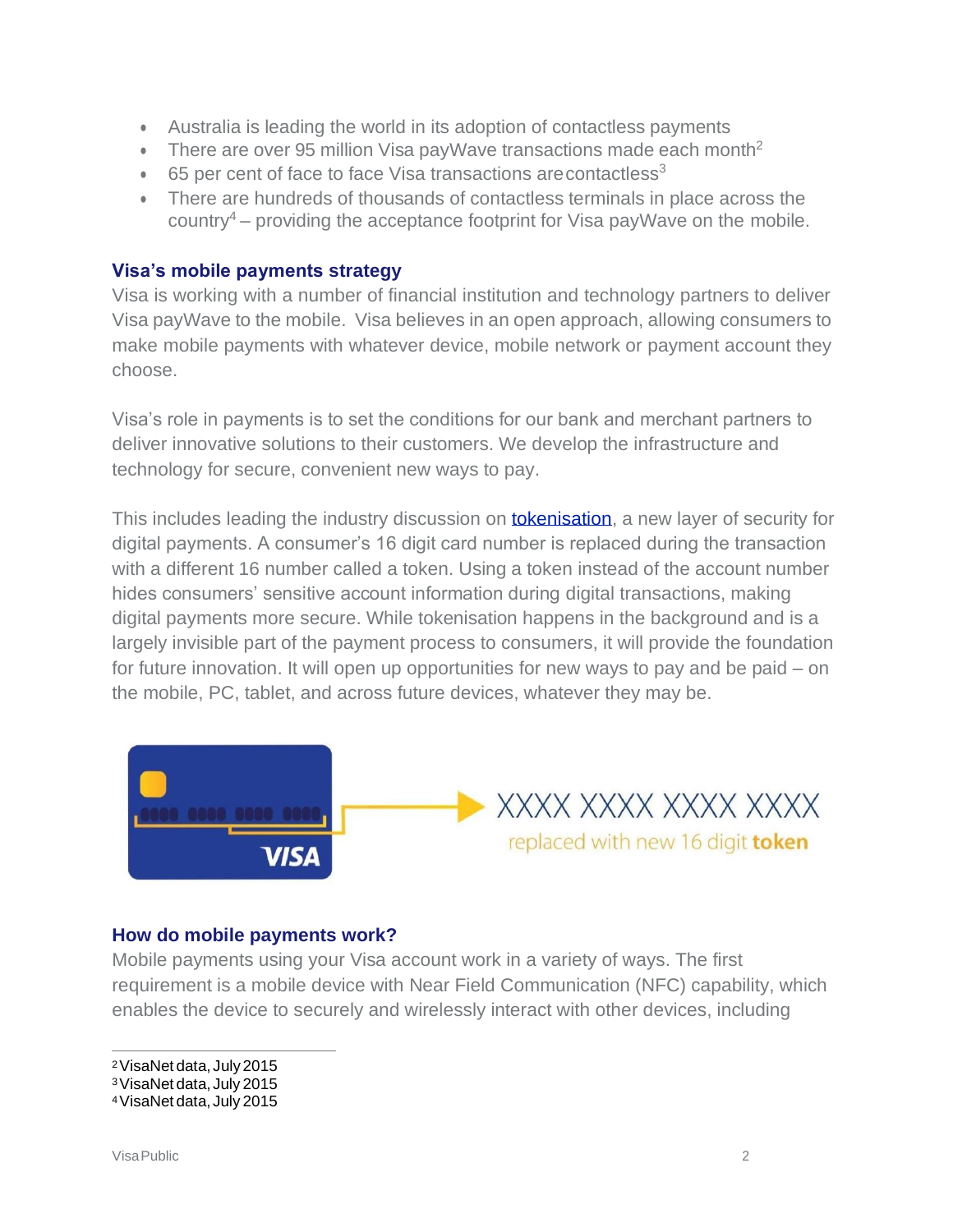payment terminals. Check with your mobile phone provider and financial institution about your handset's capability and availability of mobile payment services.

Consumers can simply download a mobile payment app from their financial institution and activate their existing credit, debit or prepaid accounts. They are then ready to wave and go with their NFC-enabled mobile phone as a payment device at thousands of participating stores across Australia.

The mobile payment information is storedeither:

- on the Embedded Secure Element (eSE) on the mobile device, or
- in the cloud via Host Card Emulation (HCE) technology, or
- on a secure element within the SIM card.

As an alternative, consumers can use a sticker on the back of their mobile device with an embedded secure chip provided by their bank, enabling wave and go payments.

## **Where can you use Visa payWave on the mobile?**

Visa payWave on the mobile can be used at thousands of stores across Australia, and anywhere Visa payWave is accepted. Participating stores include McDonalds, JB Hi-Fi, Bunnings, Coles, Woolworths, 7 Eleven, Foodworks, IGA and Caltex. Simply look out for the contactless symbol at the payment terminal. Visa payWave has also been introduced in countries/regions including Canada, the United Kingdom, Singapore, Hong Kong and New Zealand.

# **How is Visa payWave for mobile secure?**



The security of contactless Every transaction using Visa payWave – whether on the card or mobile – is protected by multiple layers of security, just like a normal chip card. These include:

## • **Restricted read range**

- o The mobile device must be held within 4 centimetres of a contactless terminal in order for the payment information to be transmitted to the terminal.
- **EMV chip technology**
	- o Visa payWave is based on EMV chip technology. Each contactless transaction includes a unique code that changes with each purchase. Visa payWave works the same way on a phone – it is simply the mobile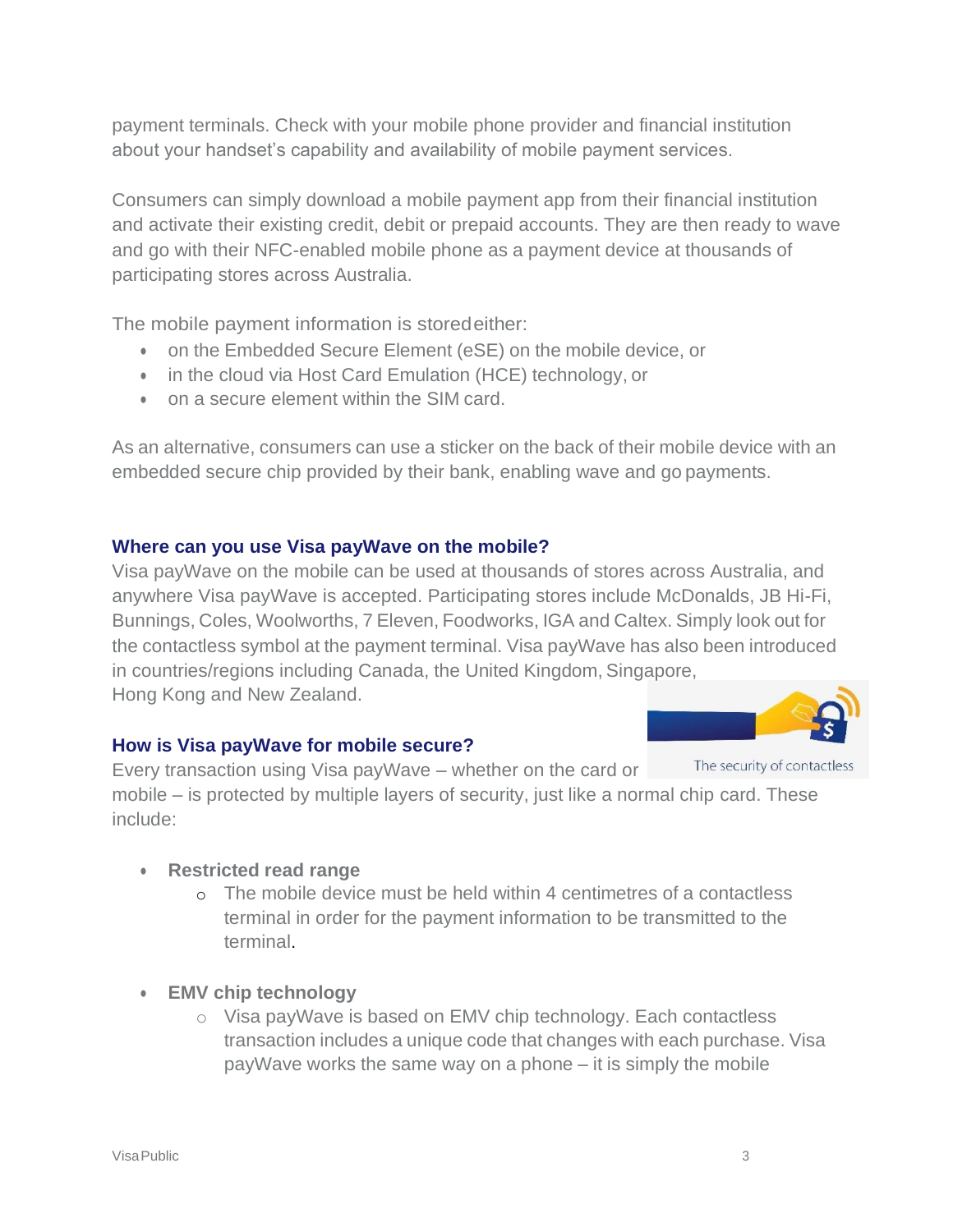equivalent of the application that runs on the chip of a contactless Visa card.

# • **Low transaction limits**

o As Visa payWave is designed to offer consumers speed and convenience at the checkout, they do not need to sign or enter a PIN for transactions under \$100. For transactions above \$100, consumers can use Visa payWave with a PIN.

# • **Real-time fraud monitoring**

o Visa payWave transactions on mobile are processed through Visa's global processing network, VisaNet, in exactly the same way as traditional Visa cards. Transactions are analysed in real-time and scored for their fraud potential. Visa is able to use a comprehensive view of the global payments system to identify fraud patterns and detect suspicious transactions right at the point of sale.

# • **Zero Liability Policy**

o In the unlikely event of fraud, Visa's **Zero [Liability](http://visa.com.au/personal/security/zeroliability.shtml) Policy<sup>5</sup>** means you won't be held responsible for fraudulent charges or unauthorised purchases made using Visa.

# • **Consumers are in control**

- o Your mobile does not need to leave your hand, which puts the consumer in control of the transaction. Consumers can also add an extra layer of security by activating their mobile passcode. If the mobile device is lost or stolen, account holders can have their payment account immediately deactivated by contacting their financial institution.
- o Only one payment can be processed at a time, so there's no need to worry about your Visa account being accidentally debited more than once.

# **What is the size of the mobile payments opportunity in Australia?**

The rapid rise of contactless payments has set the scene for a shift to mobile payments in-store. The infrastructure is already in place, as mobile payments use the same technology as contactless-enabled cards.

<sup>5</sup>Visa's Zero Liability policy covers Australian and New Zealand-issued cards and does not apply to ATM transactions, transactions not processed by Visa or certain commercial card transactions. Cardholders should notify their issuer promptly of any unauthorised Visa use. Please consult your issuer for additional details.